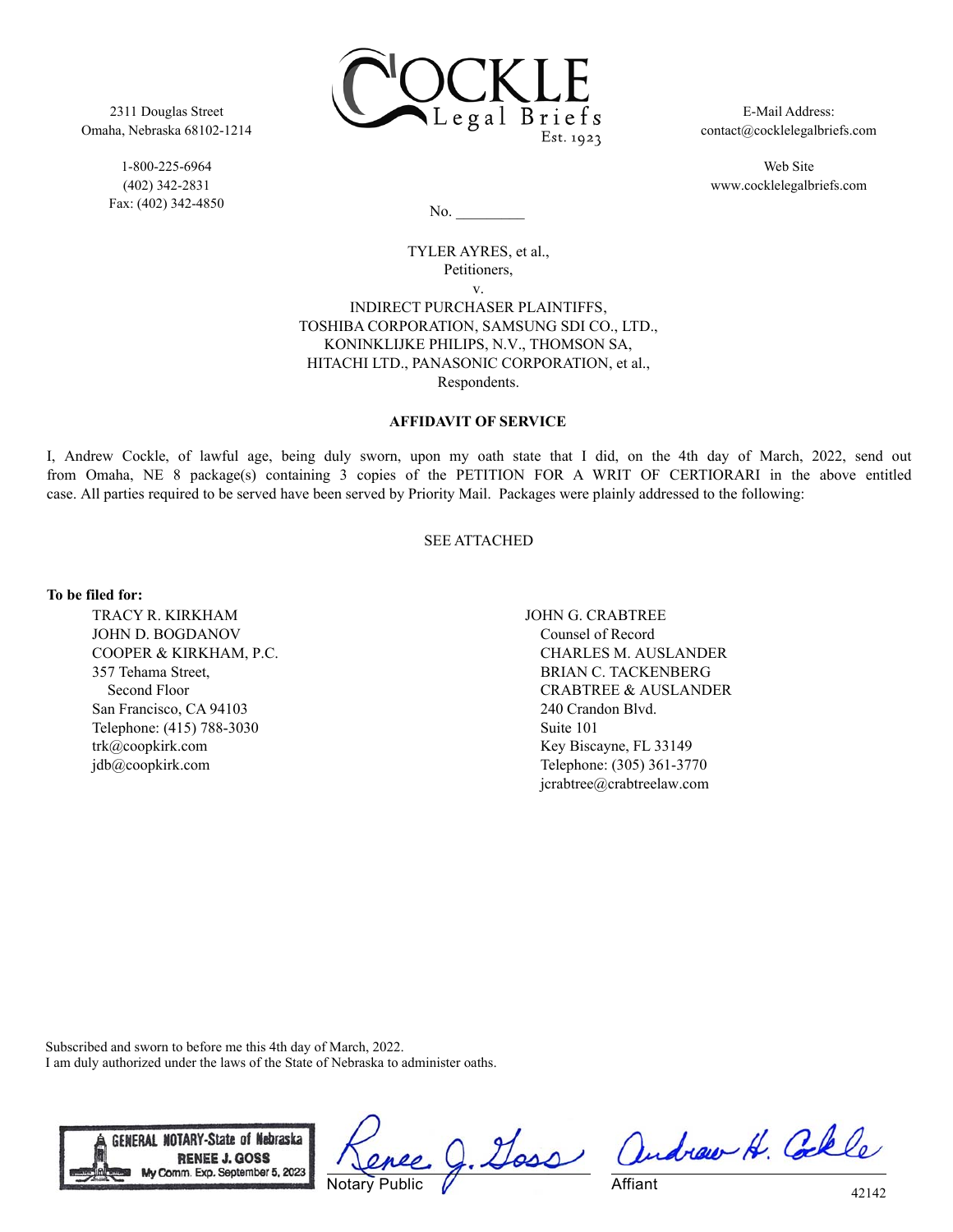CHRISTOPHER M. CURRAN LUCIUS B. LAU DANA E. FOSTER MATTHEW N. FRUTIG WHITE & CASE LLP 701 Thirteenth Street, N.W. Washington, DC 20005 (202) 626-3600 [ccurran@whitecase.com](mailto:ccurran@whitecase.com) [alau@whitecase.com](mailto:alau@whitecase.com) [defoster@whitecase.com](mailto:defoster@whitecase.com) [mfrutig@whitecase.com](mailto:mfrutig@whitecase.com)

Attorneys for Defendants-Appellees Toshiba Corporation, Toshiba America, Inc., Toshiba America Information Systems, Inc., Toshiba America Consumer Products, L.L.C., and Toshiba America Electronic Components, Inc.

ANDREW RHYS DAVIES ALLEN & OVERY LLP 1221 Avenue of the Americas New York, New York 10020 (212) 610-6300 [andrew.rhys.davies@allenovery.com](mailto:andrew.rhys.davies@allenovery.com)

Attorneys for Defendants-Appellees Samsung SDI Co., Ltd., Samsung SDI America, Inc., Samsung SDI Mexico S.A. de C.V., Samsung SDI Brasil Ltda., Shenzhen Samsung SDI Co., Ltd., Tianjin Samsung SDI Co., Ltd., and Samsung SDI (Malaysia) Sdn. Bhd.

JOHN M. TALADAY ERIK T. KOONS BAKER BOTTS LLP 700 K Street, N.W. Washington, DC 20001 (202) 639-7700 [john.taladay@bakerbotts.com](mailto:john.taladay@bakerbotts.com) [erik.koons@bakerbotts.com](mailto:erik.koons@bakerbotts.com)

Attorneys for Defendants-Appellees Koninklijke Philips, N.V., Philips North America LLC, Philips Taiwan Limited, and Philips do Brasil, Ltda.

KATHY L. OSBORN FAEGRE DRINKER BIDDLE & REATH LLP 300 North Meridian Street, Suite 2500 Indianapolis, Illinois 46204 (317) 237-0300 [kathy.osborn@faegredrinker.com](mailto:kathy.osborn@faegredrinker.com)

Attorneys for Defendants-Appellees Thomson SA and Thomson Consumer Electronics, Inc.